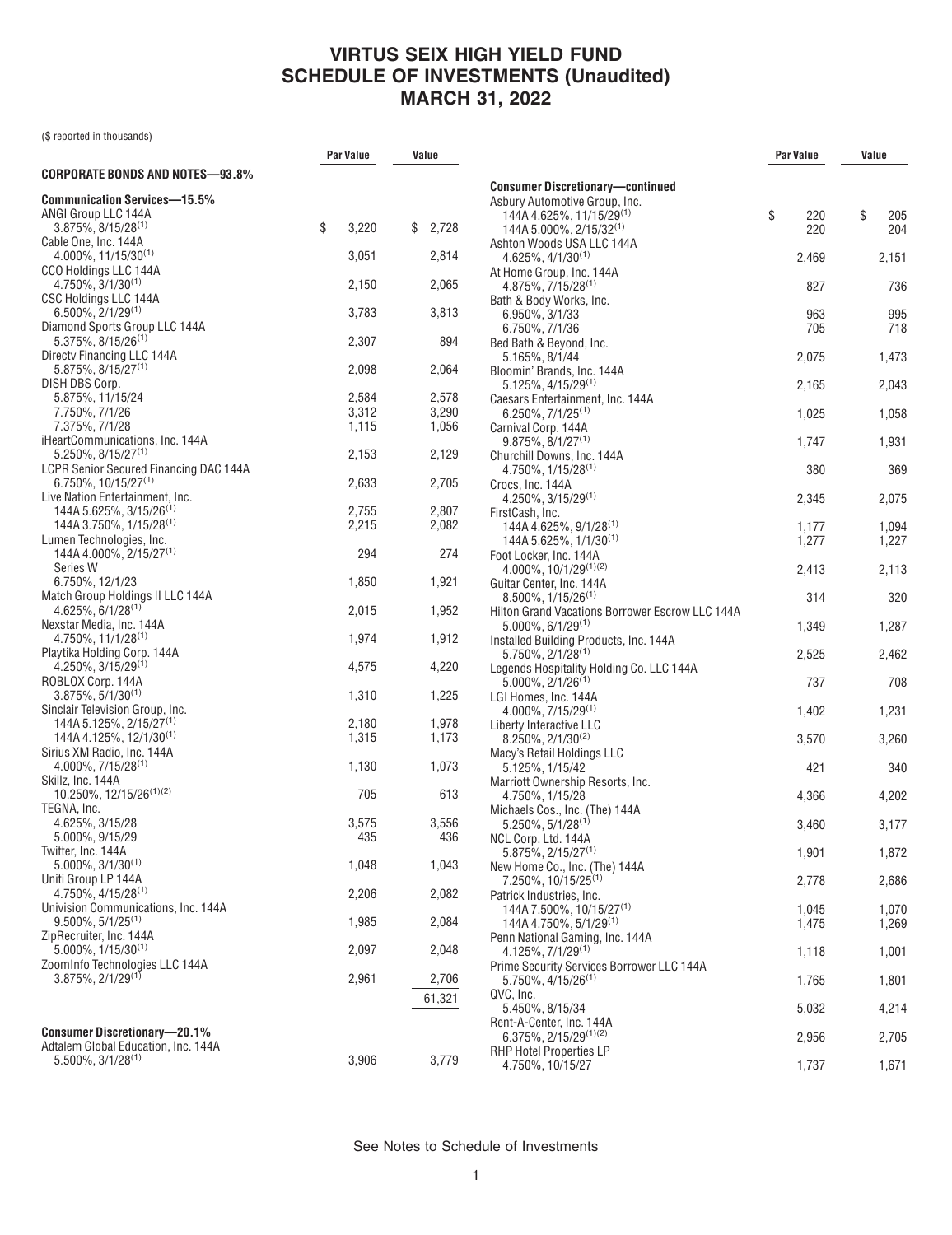(\$ reported in thousands)

|                                                                           | Par Value      | Value          |  |
|---------------------------------------------------------------------------|----------------|----------------|--|
| <b>Consumer Discretionary-continued</b>                                   |                |                |  |
| Royal Caribbean Cruises Ltd.<br>144A 5.500%, 8/31/26 <sup>(1)</sup>       | \$<br>1,115    | \$<br>1,084    |  |
| 144A 5.375%, 7/15/27 <sup>(1)</sup>                                       | 933            | 896            |  |
| Shea Homes LP                                                             |                |                |  |
| 144A 4.750%, 2/15/28 <sup>(1)</sup><br>144A 4.750%, 4/1/29 <sup>(1)</sup> | 2,039<br>1,635 | 1,918<br>1,529 |  |
| Sonic Automotive, Inc.                                                    |                |                |  |
| 144A 4.625%, 11/15/29 <sup>(1)</sup>                                      | 1,270          | 1,143          |  |
| 144A 4.875%, 11/15/31 <sup>(1)</sup><br><b>Station Casinos LLC</b>        | 1,142          | 1,014          |  |
| 144A 4.500%, 2/15/28 <sup>(1)</sup>                                       | 4,378          | 4,152          |  |
| 144A 4.625%, 12/1/31 <sup>(1)</sup><br>Tempur Sealy International, Inc.   | 1,165          | 1,066          |  |
| 144A 4.000%, 4/15/29(1)                                                   | 719            | 653            |  |
| 144A 3.875%, 10/15/31 <sup>(1)</sup>                                      | 442            | 379            |  |
| Thor Industries, Inc. 144A<br>4.000%, 10/15/29(1)                         | 1,158          | 1,017          |  |
| Travel + Leisure Co. 144A                                                 |                |                |  |
| $6.625\%, 7/31/26^{(1)}$                                                  | 2,176          | 2,268          |  |
| TRI Pointe Group, Inc.<br>5.875%, 6/15/24                                 | 1,030          | 1,070          |  |
| Victoria's Secret & Co. 144A                                              |                |                |  |
| $4.625\%, 7/15/29^{(1)}$<br>VOC Escrow Ltd. 144A                          | 1,770          | 1,594          |  |
| $5.000\%$ , 2/15/28 <sup>(1)</sup>                                        | 1,200          | 1,116          |  |
| Winnebago Industries, Inc. 144A                                           |                |                |  |
| $6.250\%, 7/15/28^{(1)}$<br>Yum! Brands, Inc.                             | 955            | 966            |  |
| 4.625%, 1/31/32                                                           | 435            | 421            |  |
|                                                                           |                | 79,733         |  |
|                                                                           |                |                |  |
| <b>Consumer Staples-2.4%</b>                                              |                |                |  |
| Performance Food Group, Inc. 144A<br>$4.250\%$ , $8/1/29^{(1)}$           | 1,200          | 1,094          |  |
| Simmons Foods, Inc. 144A                                                  |                |                |  |
| $4.625\%, 3/1/29^{(1)}$<br>Turning Point Brands, Inc. 144A                | 1,605          | 1,505          |  |
| $5.625\%, 2/15/26^{(1)}$                                                  | 2,635          | 2,556          |  |
| Vector Group Ltd. 144A                                                    |                |                |  |
| $5.750\%$ , $2/1/29^{(1)}$                                                | 4,881          | 4,445          |  |
|                                                                           |                | 9,600          |  |
| Energy- $-13.7\%$                                                         |                |                |  |
| Ascent Resources Utica Holdings LLC 144A                                  |                |                |  |
| 7.000%, 11/1/26 <sup>(1)</sup><br>California Resources Corp. 144A         | 3,486          | 3,575          |  |
| $7.125\%, 2/1/26^{(1)}$                                                   | 1,665          | 1,731          |  |
| ChampionX Corp.                                                           |                |                |  |
| 6.375%, 5/1/26<br>Chesapeake Energy Corp. 144A                            | 390            | 398            |  |
| $5.500\%$ , $2/1/26^{(1)}$                                                | 2,115          | 2,166          |  |
| Civitas Resources, Inc. 144A                                              |                |                |  |
| $5.000\%$ , 10/15/26 <sup>(1)</sup><br>Comstock Resources, Inc. 144A      | 1,581          | 1,567          |  |
| $5.875\%, 1/15/30^{(1)}$                                                  | 2,003          | 1,974          |  |
| CrownRock LP 144A<br>$5.625\%, 10/15/25^{(1)}$                            | 1,058          | 1,078          |  |
| Delek Logistics Partners LP 144A                                          |                |                |  |
| $7.125\%, 6/1/28^{(1)}$                                                   | 340            | 333            |  |
|                                                                           |                |                |  |

|                                                                                | Par Value      | Value          |
|--------------------------------------------------------------------------------|----------------|----------------|
|                                                                                |                |                |
| Energy-continued<br>Energy Transfer LP Series B<br>$6.625\%$ <sup>(3)</sup>    | \$<br>495      | \$<br>443      |
| EQM Midstream Partners LP 144A<br>$6.500\%$ , $7/1/27^{(1)}$                   |                |                |
| Harbour Energy plc 144A                                                        | 1,935          | 2,021          |
| $5.500\%$ , 10/15/26 <sup>(1)</sup><br><b>Hilcorp Energy I LP</b>              | 1,610          | 1,590          |
| 144A 6.250%, 11/1/28 <sup>(1)</sup><br>144A 6.000%, 2/1/31 <sup>(1)</sup>      | 3,300<br>550   | 3,317<br>551   |
| Laredo Petroleum, Inc. 144A<br>7.750%, 7/31/29(1)(2)                           | 470            | 473            |
| Magnolia Oil & Gas Operating LLC 144A<br>$6.000\%$ , 8/1/26 $^{(1)}$           | 4,722          | 4,810          |
| Nabors Industries, Inc.<br>$144A$ 9.000%, 2/1/25 <sup>(1)</sup>                | 2,294          | 2,389          |
| 144A 7.375%, 5/15/27 <sup>(1)</sup><br>New Fortress Energy, Inc.               | 681            | 707            |
| 144A 6.750%, 9/15/25 <sup>(1)</sup><br>144A 6.500%, 9/30/26 <sup>(1)</sup>     | 5,046<br>2,260 | 5,076<br>2,239 |
| Occidental Petroleum Corp.<br>7.500%, 5/1/31                                   | 350            | 427            |
| 7.875%, 9/15/31<br>6.450%, 9/15/36                                             | 332            | 414<br>3,780   |
| 6.600%, 3/15/46                                                                | 3,218<br>1,030 | 1,210          |
| Patterson-UTI Energy, Inc.<br>5.150%, 11/15/29                                 | 2,067          | 2,016          |
| Precision Drilling Corp. 144A<br>$6.875\%, 1/15/29^{(1)}$                      | 674            | 684            |
| Range Resources Corp.<br>8.250%, 1/15/29                                       | 365            | 400            |
| Rockies Express Pipeline LLC<br>144A 4.950%, 7/15/29 <sup>(1)</sup>            | 1,665          | 1,613          |
| 144A 7.500%, 7/15/38 <sup>(1)</sup><br>SM Energy Co.                           | 1,478          | 1,500          |
| $6.625\%$ , 1/15/27 <sup>(2)</sup><br>6.500%, 7/15/28                          | 855<br>1,285   | 877<br>1,326   |
| Tallgrass Energy Partners LP 144A<br>$7.500\%$ , 10/1/25 <sup>(1)</sup>        | 405            | 427            |
| Talos Production, Inc.<br>12.000%, 1/15/26                                     | 665            | 720            |
| Transocean Phoenix 2 Ltd. 144A<br>7.750%, 10/15/24 <sup>(1)</sup>              | 577            | 582            |
| Transocean Proteus Ltd. 144A<br>6.250%, 12/1/24(1)                             | 658            | 653            |
| Welltec International ApS 144A<br>$8.250\%$ , 10/15/26 <sup>(1)</sup>          | 220            | 225            |
| Western Midstream Operating LP<br>5.750%, 2/1/50                               | 995            | 970            |
|                                                                                |                | 54,262         |
| Financials-17.2%                                                               |                |                |
| Altice Financing S.A. 144A<br>$5.000\%$ , $1/15/28^{(1)}$                      | 4,450          | 3,989          |
| Ardagh Packaging Finance plc 144A<br>$5.250\%$ , 4/30/25 <sup>(1)</sup>        | 1,530          | 1,528          |
| Ascent Resources Utica Holdings LLC 144A<br>$5.875\%$ , 6/30/29 <sup>(1)</sup> | 430            | 425            |
| Castlelake Aviation Finance DAC 144A<br>$5.000\%$ , 4/15/27 <sup>(1)</sup>     | 1,225          | 1,093          |
| CCO Holdings LLC<br>4.500%, 5/1/32                                             | 1,054          | 964            |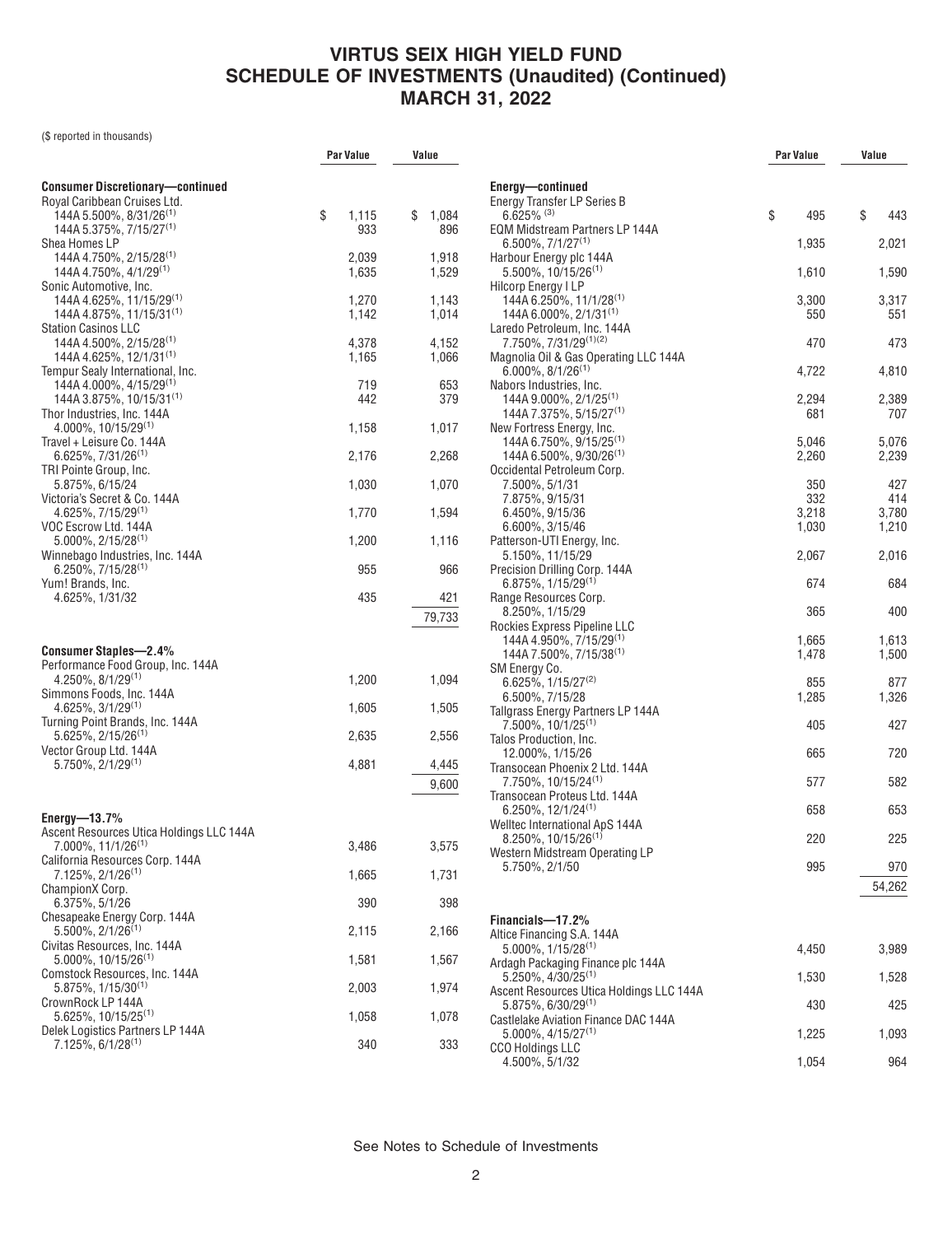(\$ reported in thousands)

|                                                                                                | Par Value   | Value                     |
|------------------------------------------------------------------------------------------------|-------------|---------------------------|
|                                                                                                |             |                           |
| Financials-continued                                                                           |             |                           |
| 144A 5.000%, 2/1/28 <sup>(1)</sup><br>144A 5.375%, 6/1/29 <sup>(1)</sup>                       | \$<br>2,120 | \$<br>2,098<br>397<br>397 |
| 144A 4.250%, $2/1/31^{(1)}$                                                                    |             | 424<br>385                |
| 144A 4.500%, $6/1/33^{(1)}$                                                                    | 1,163       | 1,044                     |
| CDI Escrow Issuer, Inc. 144A                                                                   |             |                           |
| $5.750\%$ , 4/1/30 <sup>(1)</sup>                                                              | 1,040       | 1,050                     |
| Cimpress plc 144A                                                                              |             |                           |
| $7.000\%$ , 6/15/26 <sup>(1)</sup>                                                             | 3,900       | 3,735                     |
| <b>Compass Group Diversified Holdings LLC 144A</b><br>$5.250\%$ , 4/15/29 <sup>(1)</sup>       | 1,315       | 1,236                     |
| Domtar Corp. 144A                                                                              |             |                           |
| $6.750\%$ , 10/1/28 <sup>(1)</sup>                                                             | 1,111       | 1,113                     |
| Enact Holdings, Inc. 144A                                                                      |             |                           |
| $6.500\%$ , $8/15/25^{(1)}$                                                                    | 1,478       | 1,525                     |
| Freedom Mortgage Corp.                                                                         |             |                           |
| 144A 8.125%, 11/15/24 <sup>(1)</sup>                                                           |             | 715<br>712                |
| $144A8.250\%$ , $4/15/25^{(1)}$<br>144A 7.625%, 5/1/26 <sup>(1)</sup>                          | 4,001       | 310<br>309<br>3,821       |
| GYP Holdings III Corp. 144A                                                                    |             |                           |
| $4.625\%$ , $5/1/29^{(1)}$                                                                     | 1,329       | 1,231                     |
| Hilton Grand Vacations Borrower Escrow LLC 144A                                                |             |                           |
| $4.875\%, 7/1/31^{(1)}$                                                                        |             | 930<br>864                |
| Icahn Enterprises LP                                                                           |             |                           |
| 5.250%, 5/15/27                                                                                | 2,690       | 2,640                     |
| ILFC E-Capital Trust I (3 month LIBOR + 1.550%) 144A<br>$4.050\%$ , 12/21/65 <sup>(1)(4)</sup> | 1,390       | 1,098                     |
| Jefferies Finance LLC 144A                                                                     |             |                           |
| $5.000\%$ , $8/15/28^{(1)}$                                                                    |             | 895<br>857                |
| <b>LCPR Senior Secured Financing DAC 144A</b>                                                  |             |                           |
| $5.125\%, 7/15/29^{(1)}$                                                                       | 1,035       | 988                       |
| LD Holdings Group LLC 144A                                                                     |             |                           |
| 6.125%, 4/1/28(1)<br>Macy's Retail Holdings LLC 144A                                           | 4,483       | 3,966                     |
| $5.875\%, 4/1/29^{(1)}$                                                                        |             | 935<br>933                |
| MGIC Investment Corp.                                                                          |             |                           |
| 5.250%, 8/15/28                                                                                |             | 400<br>395                |
| <b>Midcap Financial Issuer Trust</b>                                                           |             |                           |
| 144A 6.500%, 5/1/28 <sup>(1)</sup>                                                             | 1,500       | 1,411                     |
| 144A 5.625%, 1/15/30 <sup>(1)</sup>                                                            | 1,115       | 985                       |
| MPH Acquisition Holdings LLC 144A<br>$5.500\%$ , 9/1/28 <sup>(1)</sup>                         |             | 629<br>603                |
| Nationstar Mortgage Holdings, Inc.                                                             |             |                           |
| 144A 6.000%, 1/15/27 <sup>(1)</sup>                                                            | 2,964       | 3,016                     |
| 144A 5.500%, 8/15/28 <sup>(1)</sup>                                                            | 1,620       | 1,557                     |
| New Residential Investment Corp. 144A                                                          |             |                           |
| $6.250\%$ , 10/15/25 <sup>(1)</sup>                                                            | 4,033       | 3,872                     |
| Penn Virginia Holdings LLC 144A                                                                |             |                           |
| $9.250\%$ , 8/15/26 <sup>(1)</sup><br>PennyMac Financial Services, Inc. 144A                   | 1,280       | 1,350                     |
| $5.375\%$ , 10/15/25 <sup>(1)</sup>                                                            | 1,151       | 1,140                     |
| PRA Group, Inc.                                                                                |             |                           |
| 144A 7.375%, 9/1/25 <sup>(1)</sup>                                                             | 1,140       | 1,188                     |
| 144A 5.000%, 10/1/29 <sup>(1)</sup>                                                            | 1,340       | 1,270                     |
| Ritchie Bros Holdings, Inc. 144A                                                               |             |                           |
| 4.750%, 12/15/31 <sup>(1)</sup>                                                                |             | 526<br>513                |
| Rocket Mortgage LLC 144A<br>$3.875\%, 3/1/31^{(1)}$                                            | 1,120       | 1,014                     |
| Ryan Specialty Group LLC 144A                                                                  |             |                           |
| $4.375\%, 2/1/30^{(1)}$                                                                        |             | 925<br>874                |
| Summit Midstream Holdings LLC 144A                                                             |             |                           |
| $8.500\%$ , 10/15/26 <sup>(1)</sup>                                                            | 1,078       | 1,028                     |
|                                                                                                |             |                           |

|                                                                         | Par Value      | Value          |  |
|-------------------------------------------------------------------------|----------------|----------------|--|
| Financials-continued                                                    |                |                |  |
| Transocean Pontus Ltd. 144A<br>$6.125\%, 8/1/25^{(1)}$                  | \$<br>684      | \$<br>680      |  |
| United Wholesale Mortgage LLC                                           |                |                |  |
| 144A 5.500%, 11/15/25 <sup>(1)</sup>                                    | 2,013          | 1,953          |  |
| 144A 5.750%, 6/15/27 <sup>(1)</sup>                                     | 971            | 901            |  |
| 144A 5.500%, 4/15/29 <sup>(1)</sup>                                     | 4,598          | 4,097          |  |
| Vmed 02 UK Financing I plc 144A<br>4.750%, 7/15/31 <sup>(1)</sup>       | 2,325          | 2,191          |  |
|                                                                         |                | 68,039         |  |
|                                                                         |                |                |  |
| Health Care-5.0%                                                        |                |                |  |
| DaVita, Inc.                                                            |                |                |  |
| 144A 4.625%, 6/1/30 <sup>(1)</sup>                                      | 2,320          | 2,166          |  |
| 144A 3.750%, 2/15/31 <sup>(1)</sup><br>Emergent BioSolutions, Inc. 144A | 3,755          | 3,286          |  |
| $3.875\%$ , $8/15/28^{(1)}$                                             | 4,028          | 3,613          |  |
| HealthEquity, Inc. 144A                                                 |                |                |  |
| $4.500\%$ , 10/1/29 <sup>(1)</sup>                                      | 1,100          | 1,042          |  |
| Molina Healthcare, Inc. 144A                                            |                |                |  |
| $4.375\%$ , 6/15/28 <sup>(1)</sup><br>Tenet Healthcare Corp.            | 1,075          | 1,064          |  |
| 144A 6.125%, 10/1/28 <sup>(1)</sup>                                     | 3,235          | 3,288          |  |
| 144A 4.375%, 1/15/30 <sup>(1)</sup>                                     | 810            | 778            |  |
| Teva Pharmaceutical Finance Netherlands III B.V.                        |                |                |  |
| 7.125%, 1/31/25<br>4.750%, 5/9/27                                       | 2,085<br>1,045 | 2,193<br>1,003 |  |
| 5.125%, 5/9/29                                                          | 885            | 851            |  |
| Varex Imaging Corp. 144A                                                |                |                |  |
| 7.875%, 10/15/27 <sup>(1)</sup>                                         | 616            | 653            |  |
|                                                                         |                | 19,937         |  |
|                                                                         |                |                |  |
| Industrials-7.9%                                                        |                |                |  |
| American Airlines, Inc.<br>144A 11.750%, 7/15/25 <sup>(1)</sup>         | 1,215          | 1,418          |  |
| 144A 5.500%, 4/20/26 <sup>(1)</sup>                                     | 3,293          | 3,318          |  |
| 144A 5.750%, 4/20/29 <sup>(1)</sup>                                     | 428            | 426            |  |
| BlueLinx Holdings, Inc. 144A                                            |                |                |  |
| $6.000\%$ , 11/15/29 <sup>(1)</sup><br>Booz Allen Hamilton, Inc. 144A   | 1,057          | 983            |  |
| $4.000\%$ , $7/1/29^{(1)}$                                              | 1,095          | 1,069          |  |
| Brundage-Bone Concrete Pumping Holdings, Inc. 144A                      |                |                |  |
| $6.000\%$ , $2/1/26$ <sup>(1)</sup>                                     | 1,848          | 1,779          |  |
| Delta Air Lines, Inc.<br>7.375%, 1/15/26                                | 2,269          | 2,464          |  |
| Deluxe Corp. 144A                                                       |                |                |  |
| $8.000\%$ , 6/1/29 <sup>(1)</sup>                                       | 1,110          | 1,127          |  |
| Hertz Corp. (The) 144A                                                  |                |                |  |
| $4.625\%, 12/1/26^{(1)}$<br>Iliad Holding SASU                          | 2,230          | 2,082          |  |
| 144A 6.500%, 10/15/26 <sup>(1)</sup>                                    | 1,555          | 1,559          |  |
| 144A 7.000%, 10/15/28 <sup>(1)</sup>                                    | 1,135          | 1,137          |  |
| Manitowoc Co., Inc. (The) 144A                                          |                |                |  |
| $9.000\%$ , $4/1/26^{(1)}$                                              | 1,090          | 1,137          |  |
| Mileage Plus Holdings LLC 144A<br>$6.500\%$ , 6/20/27 <sup>(1)</sup>    | 990            | 1,032          |  |
| Roller Bearing Co. of America, Inc. 144A                                |                |                |  |
| $4.375\%, 10/15/29^{(1)}$                                               | 1,065          | 993            |  |
| Rolls-Royce plc 144A<br>$5.750\%$ , 10/15/27 <sup>(1)</sup>             | 940            | 965            |  |
|                                                                         |                |                |  |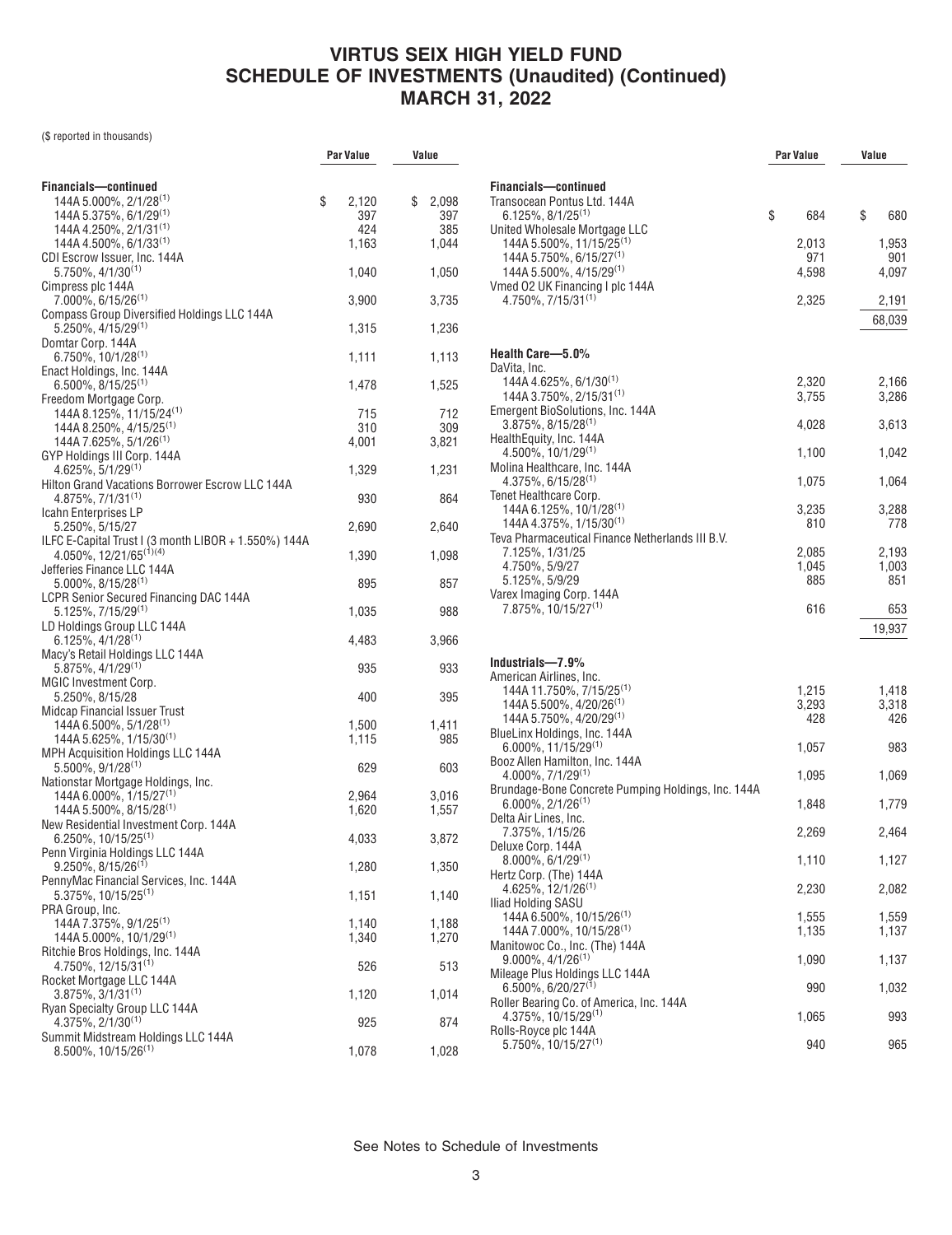(\$ reported in thousands)

|                                                                          | <b>Par Value</b> | Value       |
|--------------------------------------------------------------------------|------------------|-------------|
|                                                                          |                  |             |
| Industrials-continued<br>Seaspan Corp. 144A                              |                  |             |
| $5.500\%$ , $8/1/29^{(1)}$                                               | \$<br>1,145      | \$<br>1,071 |
| Terex Corp. 144A                                                         |                  |             |
| $5.000\%$ , $5/15/29^{(1)}$<br>TMS International Corp. 144A              | 1,330            | 1,275       |
| $6.250\%$ , 4/15/29 <sup>(1)</sup>                                       | 2,356            | 2,238       |
| TransDigm, Inc.                                                          |                  |             |
| 5.500%, 11/15/27<br>Uber Technologies, Inc.                              | 825              | 819         |
| 144A 8.000%, 11/1/26 <sup>(1)</sup>                                      | 3,015            | 3,204       |
| 144A 4.500%, 8/15/29 <sup>(1)</sup>                                      | 1,060            | 994         |
|                                                                          |                  | 31,090      |
| Information Technology-3.5%                                              |                  |             |
| Elastic N.V. 144A                                                        |                  |             |
| $4.125\%, 7/15/29^{(1)}$                                                 | 3,058            | 2,844       |
| Fair Isaac Corp. 144A<br>$4.000\%$ , 6/15/28 <sup>(1)</sup>              | 453              | 439         |
| II-VI, Inc. 144A                                                         |                  |             |
| $5.000\%$ , 12/15/29 <sup>(1)</sup><br>NCR Corp.                         | 1,057            | 1,033       |
| 144A 5.000%, 10/1/28 <sup>(1)</sup>                                      | 2,009            | 1,924       |
| 144A 5.125%, 4/15/29 <sup>(1)</sup>                                      | 4,220            | 4,057       |
| Science Applications International Corp. 144A<br>$4.875\%, 4/1/28^{(1)}$ | 1,504            | 1,482       |
| Seagate HDD Cayman                                                       |                  |             |
| 5.750%, 12/1/34<br>Viasat, Inc. 144A                                     | 999              | 1,021       |
| $5.625\%, 4/15/27^{(1)}$                                                 | 1,048            | 1,032       |
|                                                                          |                  | 13,832      |
|                                                                          |                  |             |
| Materials-3.3%                                                           |                  |             |
| Allegheny Ludlum LLC<br>6.950%, 12/15/25                                 | 633              | 668         |
| Carpenter Technology Corp.                                               |                  |             |
| 7.625%, 3/15/30<br>Commercial Metals Co.                                 | 600              | 614         |
| 4.375%, 3/15/32                                                          | 107              | 99          |
| HB Fuller Co.<br>4.250%, 10/15/28                                        | 1,105            | 1,034       |
| Schweitzer-Mauduit International, Inc. 144A                              |                  |             |
| 6.875%, 10/1/26 <sup>(1)</sup><br>Sealed Air Corp. 144A                  | 4,585            | 4,334       |
| $5.500\%$ , $9/15/25^{(1)}$                                              | 1,988            | 2,083       |
| Summit Materials LLC 144A                                                | 660              | 672         |
| $6.500\%$ , 3/15/27 <sup>(1)</sup><br>Sylvamo Corp. 144A                 |                  |             |
| 7.000%, 9/1/29(1)(2)                                                     | 2,015            | 1,977       |
| TriMas Corp. 144A<br>$4.125\%$ , $4/15/29^{(1)}$                         | 1,215            | 1,109       |
| Warrior Met Coal, Inc. 144A                                              |                  |             |
| 7.875%, 12/1/28 <sup>(1)</sup>                                           | 539              | 567         |
|                                                                          |                  | 13,157      |
| Real Estate-3.4%                                                         |                  |             |
| American Finance Trust, Inc. 144A                                        |                  |             |
| $4.500\%$ , $9/30/28^{(1)}$                                              | 1,570            | 1,413       |
| Brookfield Property REIT, Inc.<br>144A 5.750%, 5/15/26 <sup>(1)</sup>    | 3,777            | 3,743       |
|                                                                          |                  |             |

|                                                                                                 | <b>Par Value</b> | Value        |
|-------------------------------------------------------------------------------------------------|------------------|--------------|
|                                                                                                 |                  |              |
| <b>Real Estate-continued</b><br>144A 4.500%, 4/1/27 <sup>(1)</sup><br>Forestar Group, Inc. 144A | \$<br>3,815      | \$<br>3,561  |
| $3.850\%$ , 5/15/26 <sup>(1)</sup><br>Howard Hughes Corp. (The) 144A                            | 3,608            | 3,364        |
| $4.125\%, 2/1/29^{(1)}$<br>XHR LP 144A                                                          | 827              | 776          |
| $4.875\%, 6/1/29^{(1)}$                                                                         | 696              | 676          |
|                                                                                                 |                  | 13,533       |
| Utilities-1.8%                                                                                  |                  |              |
| DCP Midstream Operating LP<br>5.375%, 7/15/25                                                   | 3,860            | 3,980        |
| 144A 6.450%, 11/3/36 <sup>(1)</sup><br>Leeward Renewable Energy Operations LLC 144A             | 306              | 353          |
| $4.250\%, 7/1/29^{(1)}$<br>PG&E Corp.                                                           | 905              | 848          |
| 5.000%, 7/1/28<br>5.250%, 7/1/30                                                                | 1,210<br>703     | 1,169<br>682 |
|                                                                                                 |                  | 7,032        |
| TOTAL CORPORATE BONDS AND NOTES                                                                 |                  |              |
| (Identified Cost \$389,336)                                                                     |                  | 371,536      |
| LEVERAGED LOANS—1.6%                                                                            |                  |              |
| Aerospace-1.0%                                                                                  |                  |              |
| Mileage Plus Holdings, LLC (3 month LIBOR + 5.250%)<br>$6.250\%$ , $6/21/27^{(4)}$              | 3,789            | 3,927        |
| Energy— $0.4\%$                                                                                 |                  |              |
| BCP Raptor LLC (3 month LIBOR + 4.250%)<br>5.250%, 6/24/24 <sup>(4)</sup>                       | 811              | 808          |
| BCP Raptor II LLC (1 month LIBOR + 4.750%)<br>$5.207\%$ , 11/3/25 <sup>(4)</sup>                | 810              | 809          |
|                                                                                                 |                  | 1,617        |
| Service—0.2%                                                                                    |                  |              |
| Signal Parent, Inc. (1 month LIBOR + 3.500%)<br>$4.250\%$ , $4/3/28^{(4)}$                      | 993              | 881          |
| TOTAL LEVERAGED LOANS                                                                           |                  |              |
| (Identified Cost \$6,517)                                                                       |                  | 6,425        |
|                                                                                                 | <b>Shares</b>    |              |
| PREFERRED STOCK-0.0%                                                                            |                  |              |
| <b>Consumer Discretionary-0.0%</b><br>Qurate Retail, Inc., 8.000%                               | 957              | 82           |
| TOTAL PREFERRED STOCK                                                                           |                  |              |
| (Identified Cost \$98)                                                                          |                  | 82           |
|                                                                                                 | Par Value        |              |
| CONVERTIBLE BONDS AND NOTES—0.6%                                                                |                  |              |
| <b>Communication Services-0.6%</b>                                                              |                  |              |
| DISH Network Corp.<br>3.375%, 8/15/26                                                           | \$<br>1,055      | 949          |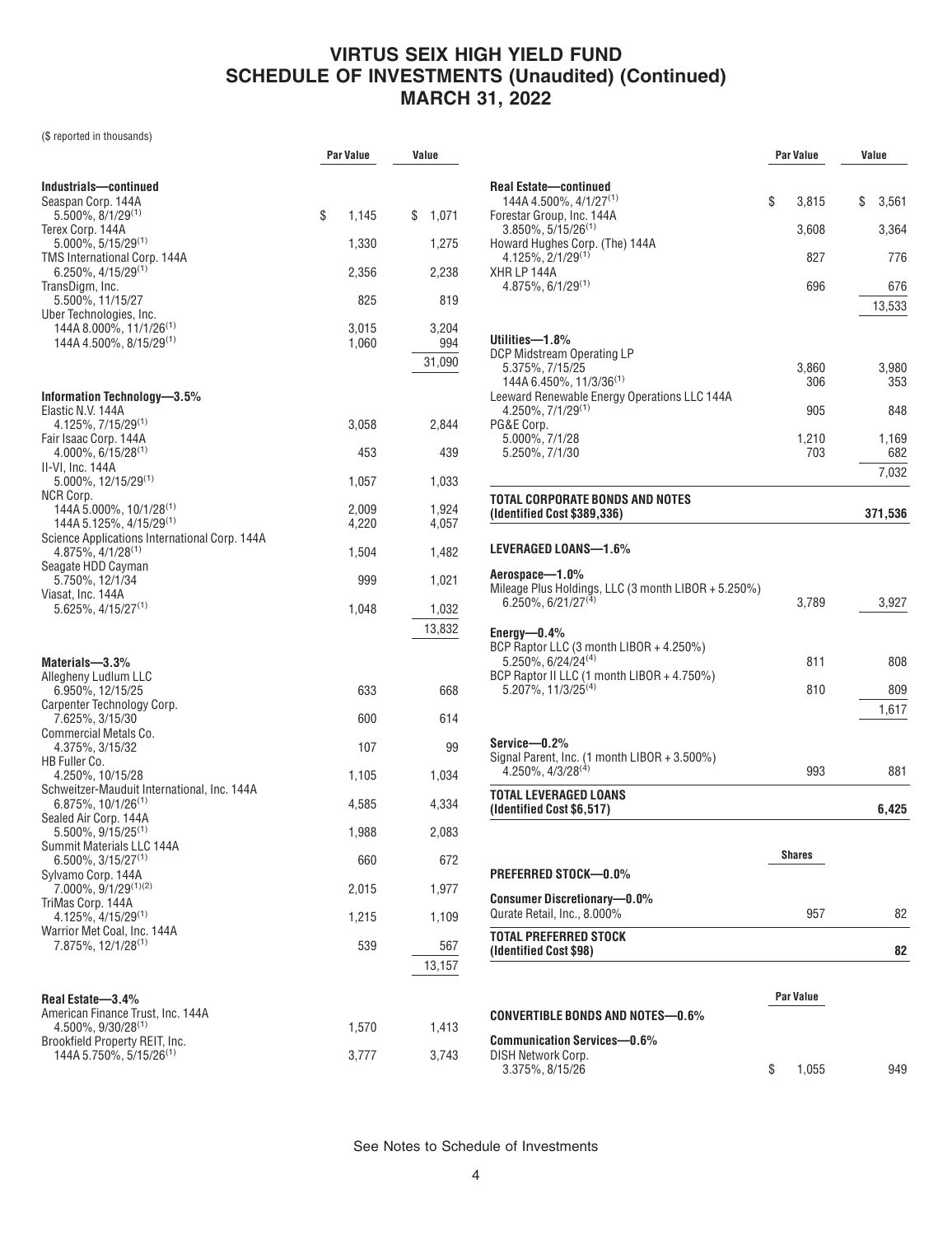(\$ reported in thousands)

|                                                                                                                                      | Par Value     |    | Value     |  |
|--------------------------------------------------------------------------------------------------------------------------------------|---------------|----|-----------|--|
| <b>Communication Services-continued</b>                                                                                              |               |    |           |  |
| Liberty Interactive LLC<br>4.000%, 11/15/29                                                                                          | \$<br>1.250   | \$ | 844       |  |
| Twitter, Inc.                                                                                                                        |               |    |           |  |
| $0.000\%$ , $3/15/26$                                                                                                                | 745           |    | 630       |  |
|                                                                                                                                      |               |    | 2,423     |  |
| TOTAL CONVERTIBLE BONDS AND NOTES<br>(Identified Cost \$2,700)                                                                       |               |    | 2,423     |  |
| TOTAL LONG-TERM INVESTMENTS-96.0%<br>(Identified Cost \$398,651)                                                                     |               |    | 380,466   |  |
|                                                                                                                                      | <b>Shares</b> |    |           |  |
| SHORT-TERM INVESTMENT-1.7%                                                                                                           |               |    |           |  |
| <b>Money Market Mutual Fund-1.7%</b><br>Dreyfus Government Cash Management Fund -<br>Institutional Shares (seven-day effective yield |               |    |           |  |
| $0.194\%$ <sup>(5)</sup>                                                                                                             | 6,848,223     |    | 6,848     |  |
| <b>TOTAL SHORT-TERM INVESTMENT</b><br>(Identified Cost \$6,848)                                                                      |               |    | 6,848     |  |
| SECURITIES LENDING COLLATERAL—1.6%<br>Dreyfus Government Cash Management Fund -<br>Institutional Shares (seven-day effective yield   |               |    |           |  |
| $0.194\%$ <sup>(5)(6)</sup>                                                                                                          | 6,370,033     |    | 6,370     |  |
| TOTAL SECURITIES LENDING COLLATERAL<br>(Identified Cost \$6,370)                                                                     |               |    | 6,370     |  |
| TOTAL INVESTMENTS-99.3%                                                                                                              |               |    |           |  |
| (Identified Cost \$411,869)                                                                                                          |               |    | \$393,684 |  |
| Other assets and liabilities, net-0.7%                                                                                               |               |    | 2,657     |  |
| <b>NET ASSETS-100.0%</b>                                                                                                             |               |    | \$396,341 |  |

#### **Abbreviations:**

LIBOR London Interbank Offered Rate

LLC Limited Liability Company<br>LP Limited Partnership

Limited Partnership

REIT Real Estate Investment Trust

### **Footnote Legend:**

- (1) Security exempt from registration under Rule 144A of the Securities Act of 1933. These securities may be resold in transactions exempt from registration, normally to qualified institutional buyers. At March 31, 2022, these securities amounted to a value of \$306,758 or 77.4% of net assets.
- (2) All or a portion of security is on loan.
- (3) No contractual maturity date.
- (4) Variable rate security. Rate disclosed is as of March 31, 2022. Information in parenthesis represents benchmark and reference rate for each security. Certain variable rate securities are not based on a published reference rate and spread but are determined by the issuer or agent and are based on current market conditions, or, for mortgage-backed securities, are impacted by the individual mortgages which are paying off over time. These securities do not indicate a reference rate and spread in their descriptions.
- $^{(5)}$  Shares of this fund are publicly offered, and its prospectus and annual report are publicly available.
- (6) Represents security purchased with cash collateral received for securities on loan.

### **Country Weightings†**

| <b>United States</b>                                      | 90%  |
|-----------------------------------------------------------|------|
| Netherlands                                               |      |
| Ireland                                                   |      |
| <b>United Kingdom</b>                                     |      |
| Luxembourg                                                |      |
| Bermuda                                                   |      |
| Cayman Islands                                            |      |
| Other                                                     |      |
| Total                                                     | 100% |
| <sup>†</sup> % of total investments as of March 31, 2022. |      |

The following table summarizes the market value of the Fund's investments as of March 31, 2022, based on the inputs used to value them (See Security Valuation Note 1 in the Notes to Schedule of Investments):

|                                    | Total<br>Value at<br>March 31, 2022 | Level 1<br><b>Quoted Prices</b> | Level 2<br>Significant<br>Observable<br>Inputs |
|------------------------------------|-------------------------------------|---------------------------------|------------------------------------------------|
| Assets:                            |                                     |                                 |                                                |
| <b>Debt Securities:</b>            |                                     |                                 |                                                |
| <b>Corporate Bonds and Notes</b>   | \$371,536                           | \$                              | \$371,536                                      |
| Leveraged Loans                    | 6.425                               |                                 | 6.425                                          |
| <b>Convertible Bonds and Notes</b> | 2.423                               |                                 | 2,423                                          |
| <b>Equity Securities:</b>          |                                     |                                 |                                                |
| <b>Preferred Stock</b>             | 82                                  | 82                              |                                                |
| Securities Lending Collateral      | 6,370                               | 6,370                           |                                                |
| Money Market Mutual Fund           | 6,848                               | 6,848                           |                                                |
| <b>Total Investments</b>           | \$393,684                           | \$13,300                        | \$380,384                                      |
|                                    |                                     |                                 |                                                |

There were no securities valued using significant unobservable inputs (Level 3) at March 31, 2022.

There were no transfers into or out of Level 3 related to securities held at March 31, 2022.